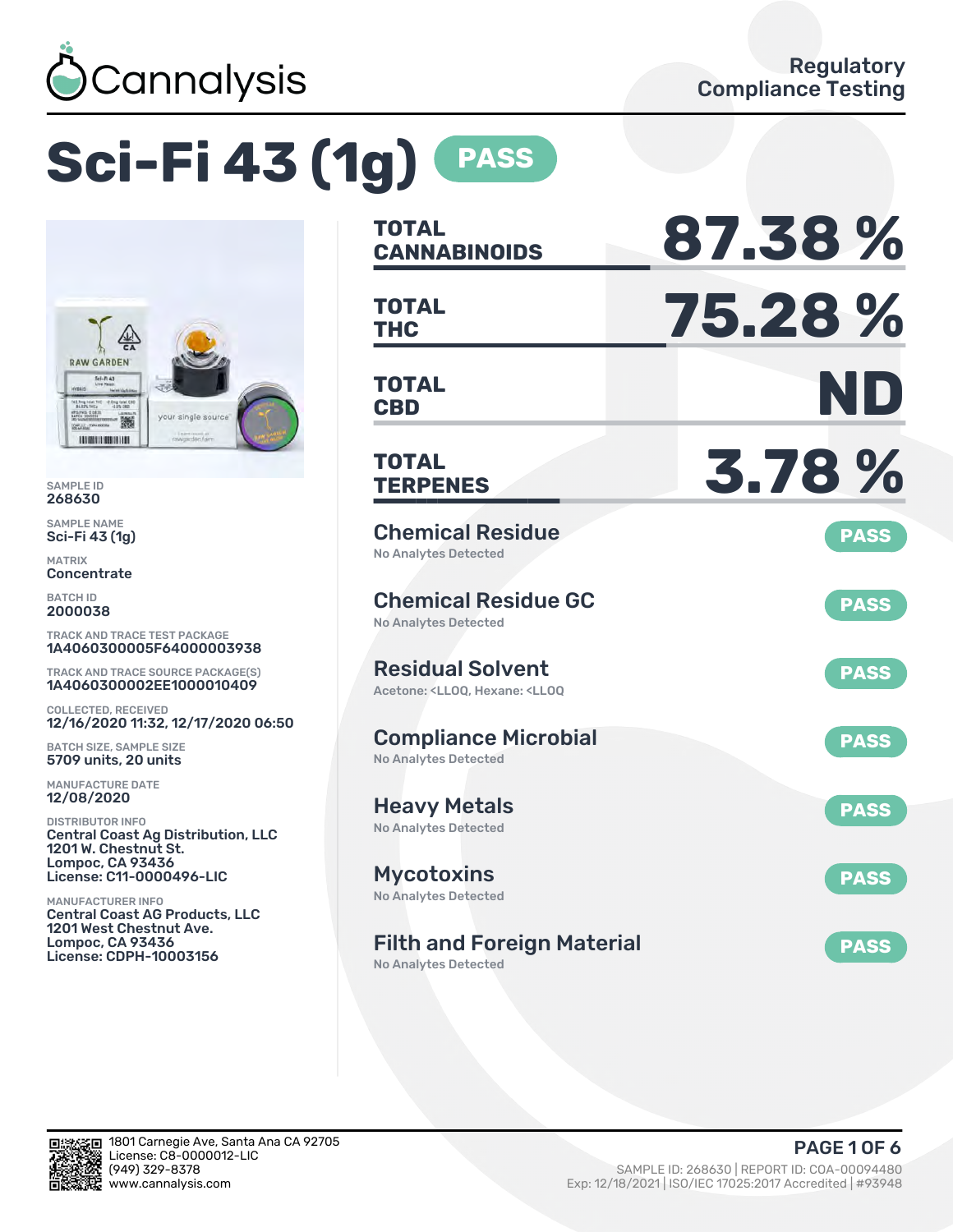

## CANNABINOID ANALYSIS

Total THC,CBD value(s) have been decarboxylated.

| TOTAL THC:          | 752.8 mg/g (75.28 %), 752.8 mg per package |
|---------------------|--------------------------------------------|
| TOTAL CBD:          | ND.                                        |
| TOTAL CANNABINOIDS: | 873.8 mg/g (87.38 %)                       |

UNIT OF MEASUREMENT: Milligrams per Gram(mg/g)

| <b>ANALYTE</b>         | <b>RESULT</b>        | LOD    | <b>LLOO</b> | <b>ANALYTE</b>   | <b>RESULT</b>         | <b>LOD</b> | LL <sub>00</sub> |
|------------------------|----------------------|--------|-------------|------------------|-----------------------|------------|------------------|
| THCa                   | 826.4 mg/g (82.64 %) | 0.2000 | 0.4000      | CBD <sub>v</sub> | ND                    | 0.2000     | 0.4000           |
| D9THC                  | 28.00 mg/g (2.800 %) | 0.2000 | 0.4000      | CBGa             | 16.14 mg/g (1.614 %)  | 0.2000     | 0.4000           |
| D8THC                  | ND                   | 0.2000 | 0.4000      | <b>CBG</b>       | 3.258 mg/g (0.3258 %) | 0.2000     | 0.4000           |
| <b>THC<sub>v</sub></b> | <b>ND</b>            | 0.2000 | 0.4000      | <b>CBN</b>       | <b>ND</b>             | 0.2000     | 0.4000           |
| CBDa                   | <b>ND</b>            | 0.2000 | 0.4000      | CBC              | <b>ND</b>             | 0.2000     | 0.4000           |
| <b>CBD</b>             | <b>ND</b>            | 0.2000 | 0.4000      |                  |                       |            |                  |
|                        |                      |        |             |                  |                       |            |                  |

#### ADDITIONAL INFORMATION

| Method:              | SOP-TECH-001 | Sample Prepped: 12/17/2020 13:48  | Sample Approved: 12/18/2020 16:12  |  |
|----------------------|--------------|-----------------------------------|------------------------------------|--|
| Instrument: UPLC-DAD |              | Sample Analyzed: 12/17/2020 16:45 | Prep-Analytical Batch: 24674-19244 |  |



## TERPENE ANALYSIS

UNIT OF MEASUREMENT: Milligrams per Gram(mg/g)

| <b>ANALYTE</b>        | <b>RESULT</b>                                                                                                                                        | LOD    | <b>LLOQ</b> | <b>ANALYTE</b>         | <b>RESULT</b>                                      | <b>LOD</b> | <b>LLOQ</b> |
|-----------------------|------------------------------------------------------------------------------------------------------------------------------------------------------|--------|-------------|------------------------|----------------------------------------------------|------------|-------------|
| 3-Carene              | <b>ND</b>                                                                                                                                            | 0.5000 | 1.000       | Limonene               | 3.530 mg/g (0.3530 %)                              | 0.5000     | 1.000       |
| Alpha bisabolol       | 1.929 mg/g (0.1929 %)                                                                                                                                | 0.5000 | 1.000       | Alpha terpinene        | <b>ND</b>                                          | 0.5000     | 1.000       |
| Alpha cedrene         | <b>ND</b>                                                                                                                                            | 0.5000 | 1.000       | Gamma terpinene        | <b>ND</b>                                          | 0.5000     | 1.000       |
| Alpha humulene        | 3.462 mg/g $(0.3462\%)$                                                                                                                              | 0.5000 | 1.000       | Valencene              | <b>ND</b>                                          | 0.5000     | 1.000       |
| Alpha pinene          | <b>ND</b>                                                                                                                                            | 0.5000 | 1.000       | Ocimene <sub>2</sub>   | 1.386 mg/g $(0.1386\%)$                            | 0.3500     | 0.6900      |
| Fenchol               | <lloq< td=""><td>0.5000</td><td>1.000</td><td>Alpha terpineol</td><td>0.9488 mg/g <math>(0.0949\%)</math></td><td>0.3300</td><td>0.6500</td></lloq<> | 0.5000 | 1.000       | Alpha terpineol        | 0.9488 mg/g $(0.0949\%)$                           | 0.3300     | 0.6500      |
| Terpinolene           | 1.048 mg/g $(0.1048\%)$                                                                                                                              | 0.5000 | 1.000       | Beta caryophyllene     | 11.44 mg/g (1.144 %)                               | 0.5000     | 1.000       |
| P-mentha-1,5-diene ND |                                                                                                                                                      | 0.5000 | 1.000       | Beta myrcene           | $8.051 \,\mathrm{mg/g}$ (0.8051%)                  | 0.5000     | 1.000       |
| Geranyl acetate       | <b>ND</b>                                                                                                                                            | 0.5000 | 1.000       | Beta pinene            | <lloq< td=""><td>0.6100</td><td>1.210</td></lloq<> | 0.6100     | 1.210       |
| Borneol               | <b>ND</b>                                                                                                                                            | 0.5000 | 1.000       | Camphene               | <b>ND</b>                                          | 0.5000     | 1.000       |
| Camphor               | <b>ND</b>                                                                                                                                            | 0.5000 | 1.000       | Caryophyllene oxide ND |                                                    | 0.5000     | 1.000       |
| Cedrol                | <b>ND</b>                                                                                                                                            | 0.5000 | 1.000       | Cis nerolidol          | <b>ND</b>                                          | 0.5000     | 1.000       |
| Eucalyptol            | <b>ND</b>                                                                                                                                            | 0.5000 | 1.000       | Fenchone               | <b>ND</b>                                          | 0.5000     | 1.000       |
| Gamma terpineol       | <b>ND</b>                                                                                                                                            | 0.1000 | 0.2100      | Guaiol                 | 2.113 mg/g $(0.2113%)$                             | 0.5000     | 1.000       |
| Isoborneol            | <b>ND</b>                                                                                                                                            | 0.5000 | 1.000       | Isopulegol             | <b>ND</b>                                          | 0.5000     | 1.000       |
| Linalool              | 2.834 mg/g (0.2834 %)                                                                                                                                | 0.5000 | 1.000       | Menthol                | <b>ND</b>                                          | 0.5000     | 1.000       |
| Ocimene 1             | <b>ND</b>                                                                                                                                            | 0.1600 | 0.3100      | P-cymene               | <b>ND</b>                                          | 0.5200     | 1.050       |
| Pulegone              | <b>ND</b>                                                                                                                                            | 0.5000 | 1.000       | Sabinene               | <b>ND</b>                                          | 0.5000     | 1.000       |
| Sabinene hydrate      | <b>ND</b>                                                                                                                                            | 0.5000 | 1.000       |                        | Trans beta farnesene 1.115 mg/g (0.1115 %)         | 0.5000     | 1.000       |
| Trans nerolidol       | <b>ND</b>                                                                                                                                            | 0.5000 | 1.000       |                        |                                                    |            |             |

#### ADDITIONAL INFORMATION

Method: SOP-TECH-027 Sample Prepped: 12/17/2020 11:57 Sample Approved: 12/18/2020 17:52 Sample Analyzed: 12/17/2020 11:57 Prep-Analytical Batch: 24670-19225



1801 Carnegie Ave, Santa Ana CA 92705 License: C8-0000012-LIC

## PAGE 2 OF 6

(949) 329-8378 SAMPLE ID: 268630 | REPORT ID: COA-00094480 Exp: 12/18/2021 | ISO/IEC 17025:2017 Accredited | #93948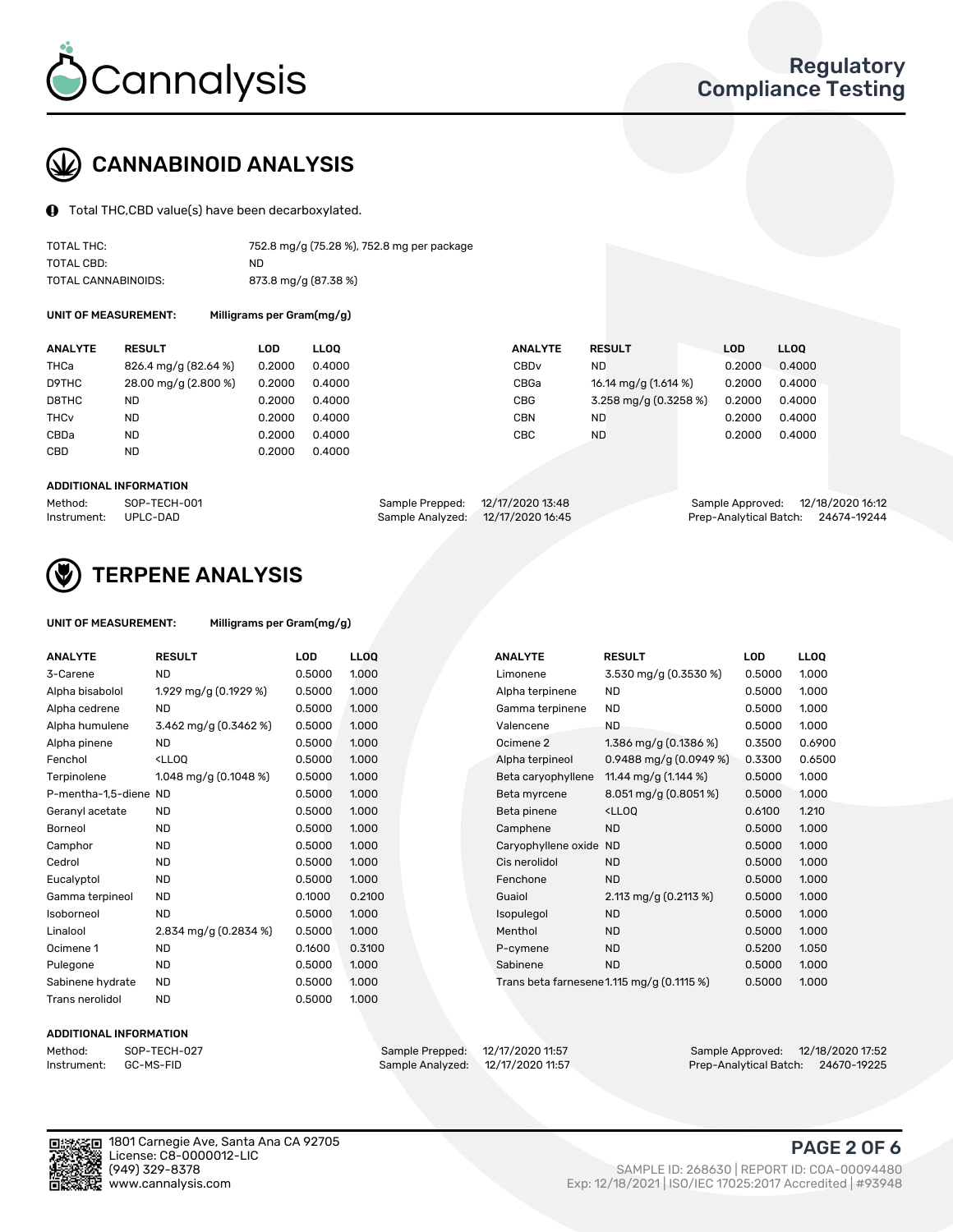

# CHEMICAL RESIDUE ANALYSIS PASS

UNIT OF MEASUREMENT: Micrograms per Gram(ug/g)

| <b>ANALYTE</b>  | <b>RESULT</b> | LOD    | LLOQ   | <b>ACTION LEVEL</b> |      | <b>ANALYTE</b>      | <b>RESULT</b> | LOD    | <b>LLOQ</b> | <b>ACTION LEVEL</b> |      |
|-----------------|---------------|--------|--------|---------------------|------|---------------------|---------------|--------|-------------|---------------------|------|
| Abamectin       | <b>ND</b>     | 0.0200 | 0.0400 | 0.1000              | Pass | Acephate            | <b>ND</b>     | 0.0200 | 0.0400      | 0.1000              | Pass |
| Acequinocyl     | <b>ND</b>     | 0.0200 | 0.0400 | 0.1000              | Pass | Acetamiprid         | <b>ND</b>     | 0.0200 | 0.0400      | 0.1000              | Pass |
| Aldicarb        | <b>ND</b>     | 0.0200 | 0.0400 | 0.0                 | Pass | Azoxystrobin        | <b>ND</b>     | 0.0200 | 0.0400      | 0.1000              | Pass |
| Bifenazate      | <b>ND</b>     | 0.0200 | 0.0400 | 0.1000              | Pass | <b>Bifenthrin</b>   | <b>ND</b>     | 0.0200 | 0.0400      | 3.000               | Pass |
| <b>Boscalid</b> | <b>ND</b>     | 0.0200 | 0.0400 | 0.1000              | Pass | Carbaryl            | <b>ND</b>     | 0.0200 | 0.0400      | 0.5000              | Pass |
| Carbofuran      | <b>ND</b>     | 0.0200 | 0.0400 | 0.0                 | Pass | Chlorantraniliprole | <b>ND</b>     | 0.0200 | 0.0400      | 10.00               | Pass |
| Clofentezine    | <b>ND</b>     | 0.0200 | 0.0400 | 0.1000              | Pass | Coumaphos           | <b>ND</b>     | 0.0200 | 0.0400      | 0.0                 | Pass |
| Cyfluthrin      | <b>ND</b>     | 0.4000 | 1.000  | 2.000               | Pass | Cypermethrin        | <b>ND</b>     | 0.4000 | 1.000       | 1.000               | Pass |
| Daminozide      | <b>ND</b>     | 0.0200 | 0.0400 | 0.0                 | Pass | Diazinon            | <b>ND</b>     | 0.0200 | 0.0400      | 0.1000              | Pass |
| Dichlorvos      | <b>ND</b>     | 0.0200 | 0.0400 | 0.0                 | Pass | Dimethoate          | <b>ND</b>     | 0.0200 | 0.0400      | 0.0                 | Pass |
| Dimethomorph    | <b>ND</b>     | 0.0200 | 0.0400 | 2.000               | Pass | Ethoprophos         | <b>ND</b>     | 0.0200 | 0.0400      | 0.0                 | Pass |
| Etofenprox      | <b>ND</b>     | 0.0200 | 0.0400 | 0.0                 | Pass | Etoxazole           | <b>ND</b>     | 0.0200 | 0.0400      | 0.1000              | Pass |
| Fenhexamid      | <b>ND</b>     | 0.0200 | 0.0400 | 0.1000              | Pass | Fenoxycarb          | <b>ND</b>     | 0.0200 | 0.0400      | 0.0                 | Pass |
| Fenpyroximate   | <b>ND</b>     | 0.0200 | 0.0400 | 0.1000              | Pass | Fipronil            | <b>ND</b>     | 0.0400 | 0.1000      | 0.0                 | Pass |
| Flonicamid      | <b>ND</b>     | 0.0200 | 0.0400 | 0.1000              | Pass | Fludioxonil         | <b>ND</b>     | 0.0200 | 0.0400      | 0.1000              | Pass |
| Hexythiazox     | <b>ND</b>     | 0.0200 | 0.0400 | 0.1000              | Pass | Imazalil            | <b>ND</b>     | 0.0200 | 0.0400      | 0.0                 | Pass |
| Imidacloprid    | <b>ND</b>     | 0.0200 | 0.0400 | 5.000               | Pass | Kresoxim methyl     | <b>ND</b>     | 0.0200 | 0.0400      | 0.1000              | Pass |
| Malathion       | <b>ND</b>     | 0.0200 | 0.0400 | 0.5000              | Pass | Metalaxyl           | <b>ND</b>     | 0.0200 | 0.0400      | 2.000               | Pass |
| Methiocarb      | <b>ND</b>     | 0.0200 | 0.0400 | 0.0                 | Pass | Methomyl            | <b>ND</b>     | 0.0200 | 0.0400      | 1.000               | Pass |
| Mevinphos       | <b>ND</b>     | 0.0200 | 0.0400 | 0.0                 | Pass | Myclobutanil        | <b>ND</b>     | 0.0200 | 0.0400      | 0.1000              | Pass |
| Naled           | <b>ND</b>     | 0.0200 | 0.0400 | 0.1000              | Pass | Oxamyl              | <b>ND</b>     | 0.0200 | 0.0400      | 0.5000              | Pass |
| Paclobutrazol   | <b>ND</b>     | 0.0200 | 0.0400 | 0.0                 | Pass | Permethrins         | <b>ND</b>     | 0.0400 | 0.1000      | 0.5000              | Pass |
| Phosmet         | <b>ND</b>     | 0.0200 | 0.0400 | 0.1000              | Pass | Piperonyl butoxide  | <b>ND</b>     | 0.0200 | 0.0400      | 3.000               | Pass |
| Prallethrin     | <b>ND</b>     | 0.0200 | 0.0400 | 0.1000              | Pass | Propiconazole       | <b>ND</b>     | 0.0200 | 0.0400      | 0.1000              | Pass |
| Propoxur        | <b>ND</b>     | 0.0200 | 0.0400 | 0.0                 | Pass | Pyrethrins          | <b>ND</b>     | 0.0200 | 0.0400      | 0.5000              | Pass |
| Pyridaben       | <b>ND</b>     | 0.0200 | 0.0400 | 0.1000              | Pass | Spinetoram          | <b>ND</b>     | 0.0200 | 0.0400      | 0.1000              | Pass |
| Spinosad        | <b>ND</b>     | 0.0300 | 0.0700 | 0.1000              | Pass | Spiromesifen        | <b>ND</b>     | 0.0200 | 0.0400      | 0.1000              | Pass |
| Spirotetramat   | <b>ND</b>     | 0.0200 | 0.0400 | 0.1000              | Pass | Spiroxamine         | <b>ND</b>     | 0.0200 | 0.0400      | 0.0                 | Pass |
| Tebuconazole    | <b>ND</b>     | 0.0200 | 0.0400 | 0.1000              | Pass | Thiacloprid         | <b>ND</b>     | 0.0200 | 0.0400      | 0.0                 | Pass |
| Thiamethoxam    | <b>ND</b>     | 0.0200 | 0.0400 | 5.000               | Pass | Trifloxystrobin     | <b>ND</b>     | 0.0200 | 0.0400      | 0.1000              | Pass |
|                 |               |        |        |                     |      |                     |               |        |             |                     |      |

#### ADDITIONAL INFORMATION

Method: SOP-TECH-002 Sample Prepped: 12/17/2020 18:23 Sample Approved: 12/18/2020 17:24 Instrument: LC-MS/MS Sample Analyzed: 12/17/2020 19:15 Prep-Analytical Batch: 24717-19257



PAGE 3 OF 6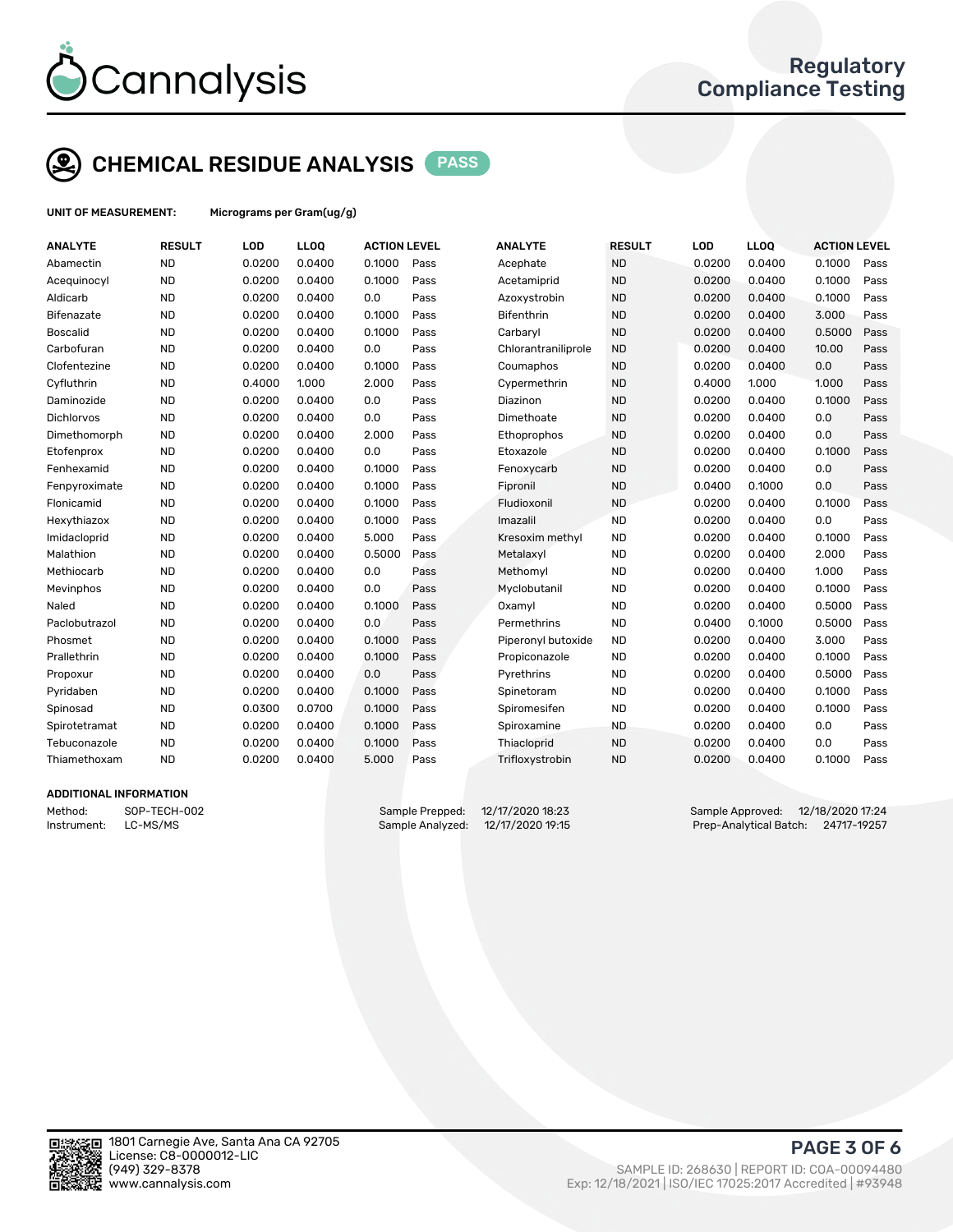

## CHEMICAL RESIDUE GC ANALYSIS PASS

| UNIT OF MEASUREMENT: |        |   | Micrograms per Gram(ug/g) |
|----------------------|--------|---|---------------------------|
| . <i>.</i>           | ------ | . | .                         |

| <b>LLOO</b><br><b>ACTION LEVEL</b> | <b>ANALYTE</b> | <b>RESULT</b>                        | <b>LOD</b> | <b>LLOO</b> | <b>ACTION LEVEL</b>                        |                  |
|------------------------------------|----------------|--------------------------------------|------------|-------------|--------------------------------------------|------------------|
| 0.2000<br>0.7000<br>Pass           | Chlordane      | <b>ND</b>                            | 0.0109     | 0.0136      | 0.0                                        | Pass             |
| 0.1000<br>0.0<br>Pass              | <b>PCNB</b>    | <b>ND</b>                            | 0.0200     | 0.0400      | 0.1000                                     | Pass             |
| 0.1000<br>0.0<br>Pass              | Chlorpyrifos   | <b>ND</b>                            | 0.0800     | 0.1000      | 0.0                                        | Pass             |
|                                    |                |                                      |            |             |                                            |                  |
|                                    |                |                                      |            |             |                                            |                  |
| Sample Prepped:                    |                |                                      |            |             |                                            |                  |
| Sample Analyzed:                   |                |                                      |            |             | 24718-19258                                |                  |
|                                    |                | 12/17/2020 18:23<br>12/17/2020 19:15 |            |             | Sample Approved:<br>Prep-Analytical Batch: | 12/18/2020 11:39 |

## RESIDUAL SOLVENT ANALYSIS PASS

UNIT OF MEASUREMENT: Micrograms per Gram(ug/g)

| <b>ANALYTE</b>       | <b>RESULT</b>                                                                                                                                                                          | LOD    | <b>LLOO</b> | <b>ACTION LEVEL</b> |      | <b>ANALYTE</b>           | <b>RESULT</b> | LOD    | <b>LLOO</b> | <b>ACTION LEVEL</b> |      |
|----------------------|----------------------------------------------------------------------------------------------------------------------------------------------------------------------------------------|--------|-------------|---------------------|------|--------------------------|---------------|--------|-------------|---------------------|------|
| Acetone              | <lloq< td=""><td>5.000</td><td>250.0</td><td>5000</td><td>Pass</td><td>Acetonitrile</td><td><b>ND</b></td><td>5.000</td><td>50.00</td><td>410.0</td><td>Pass</td></lloq<>              | 5.000  | 250.0       | 5000                | Pass | Acetonitrile             | <b>ND</b>     | 5.000  | 50.00       | 410.0               | Pass |
| Benzene              | <b>ND</b>                                                                                                                                                                              | 0.5000 | 1.000       | 1.000               | Pass | <b>Butane</b>            | <b>ND</b>     | 76.80  | 96.00       | 5000                | Pass |
| Chloroform           | <b>ND</b>                                                                                                                                                                              | 0.5000 | 1.000       | 1.000               | Pass | Ethanol                  | <b>ND</b>     | 10.00  | 50.00       | 5000                | Pass |
| <b>Ethyl Acetate</b> | <b>ND</b>                                                                                                                                                                              | 5.000  | 50.00       | 5000                | Pass | <b>Ethyl Ether</b>       | <b>ND</b>     | 25.00  | 50.00       | 5000                | Pass |
| Ethylene oxide       | <b>ND</b>                                                                                                                                                                              | 0.5000 | 1.000       | 1.000               | Pass | Heptane                  | <b>ND</b>     | 1.000  | 5.000       | 5000                | Pass |
| Hexane               | <lloo< td=""><td>0.5000</td><td>5.000</td><td>290.0</td><td>Pass</td><td><b>Isopropyl Alcohol</b></td><td><b>ND</b></td><td>5.000</td><td>50.00</td><td>5000</td><td>Pass</td></lloo<> | 0.5000 | 5.000       | 290.0               | Pass | <b>Isopropyl Alcohol</b> | <b>ND</b>     | 5.000  | 50.00       | 5000                | Pass |
| Methanol             | <b>ND</b>                                                                                                                                                                              | 10.00  | 50.00       | 3000                | Pass | Methylene chloride       | <b>ND</b>     | 0.5000 | 1.000       | 1.000               | Pass |
| Pentane              | <b>ND</b>                                                                                                                                                                              | 1.000  | 50.00       | 5000                | Pass | Propane                  | <b>ND</b>     | 16.00  | 20.00       | 5000                | Pass |
| Toluene              | <b>ND</b>                                                                                                                                                                              | 0.5000 | 1.000       | 890.0               | Pass | Xvlenes                  | <b>ND</b>     | 6.000  | 100.0       | 2170                | Pass |
| Trichloroethylene    | <b>ND</b>                                                                                                                                                                              | 0.2500 | 1.000       | 1.000               | Pass | 1.2-Dichloroethane       | <b>ND</b>     | 0.5000 | 1.000       | 1.000               | Pass |

#### ADDITIONAL INFORMATION

|         | AUDITIONAL INFORMATION   |                                   |                                    |  |
|---------|--------------------------|-----------------------------------|------------------------------------|--|
| Method: | SOP-TECH-021             | Sample Prepped: 12/17/2020 13:57  | Sample Approved: 12/18/2020 14:19  |  |
|         | Instrument: HS-GC-MS/FID | Sample Analyzed: 12/17/2020 13:57 | Prep-Analytical Batch: 24686-19230 |  |



UNIT OF MEASUREMENT: Cycle Threshold (Ct)

| <b>ANALYTE</b>         | <b>RESULT</b>              | LOD   | <b>LLOO</b> | <b>ACTION LEVEL</b> |                  | <b>ANALYTE</b>   | <b>RESULT</b> | LOD   | <b>LLOO</b>            |                  | <b>ACTION LEVEL</b> |
|------------------------|----------------------------|-------|-------------|---------------------|------------------|------------------|---------------|-------|------------------------|------------------|---------------------|
| A.fumigatus            | ND                         | 33.00 | 0.0         | 0.0                 | Pass             | A. flavus        | <b>ND</b>     | 33.00 | 0.0                    | 0.0              | Pass                |
| A. niger               | <b>ND</b>                  | 33.00 | 0.0         | 0.0                 | Pass             | A. terreus       | <b>ND</b>     | 33.00 | 0.0                    | 0.0              | Pass                |
| <b>STEC</b>            | <b>ND</b>                  | 33.00 | 0.0         | 0.0                 | Pass             | Salmonella spp   | <b>ND</b>     | 33.00 | 0.0                    | 0.0              | Pass                |
| ADDITIONAL INFORMATION |                            |       |             |                     |                  |                  |               |       |                        |                  |                     |
| Method:                | SOP-TECH-016, SOP-TECH-022 |       |             |                     | Sample Prepped:  | 12/18/2020 05:21 |               |       | Sample Approved:       | 12/18/2020 13:39 |                     |
| Instrument:            | aPCR                       |       |             |                     | Sample Analyzed: | 12/18/2020 05:23 |               |       | Prep-Analytical Batch: |                  | 24712-19265         |



PAGE 4 OF 6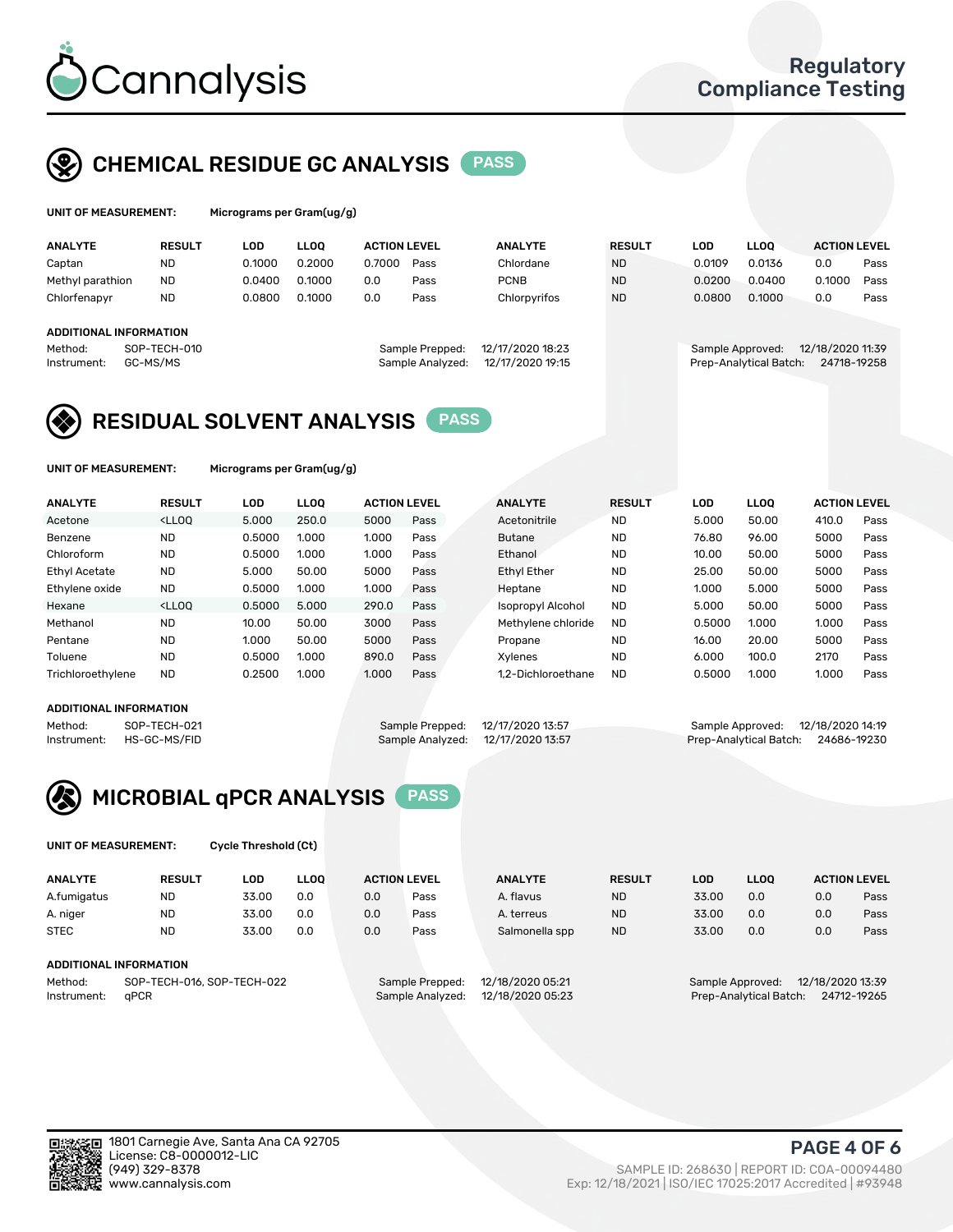



| UNIT OF MEASUREMENT: |                            |            | Micrograms per Gram(ug/g) |                     |                  |               |            |                        |                     |      |  |
|----------------------|----------------------------|------------|---------------------------|---------------------|------------------|---------------|------------|------------------------|---------------------|------|--|
| <b>ANALYTE</b>       | <b>RESULT</b>              | <b>LOD</b> | <b>LLOO</b>               | <b>ACTION LEVEL</b> | <b>ANALYTE</b>   | <b>RESULT</b> | <b>LOD</b> | LLOO <sup>1</sup>      | <b>ACTION LEVEL</b> |      |  |
| Arsenic              | <b>ND</b>                  | 0.0200     | 0.0500                    | 0.2000<br>Pass      | Cadmium          | <b>ND</b>     | 0.0050     | 0.0500                 | 0.2000              | Pass |  |
| Lead                 | <b>ND</b>                  | 0.0100     | 0.0500                    | 0.5000<br>Pass      | Mercury          | <b>ND</b>     | 0.0030     | 0.0500                 | 0.1000              | Pass |  |
|                      | ADDITIONAL INFORMATION     |            |                           |                     |                  |               |            |                        |                     |      |  |
| Method:              | SOP-TECH-013               |            |                           | Sample Prepped:     | 12/17/2020 11:37 |               |            | Sample Approved:       | 12/17/2020 16:49    |      |  |
| Instrument:          | ICP-MS                     |            |                           | Sample Analyzed:    | 12/17/2020 11:53 |               |            | Prep-Analytical Batch: | 24672-19223         |      |  |
|                      |                            |            |                           |                     |                  |               |            |                        |                     |      |  |
| (楽)                  | <b>MYCOTOXINS ANALYSIS</b> |            |                           | <b>PASS</b>         |                  |               |            |                        |                     |      |  |



UNIT OF MEASUREMENT: Micrograms per Kilogram(ug/kg)

| <b>ANALYTE</b>          | <b>RESULT</b> | LOD   | <b>LLOO</b> | <b>ACTION LEVEL</b> |      | <b>ANALYTE</b> | <b>RESULT</b> | LOD   | <b>LLOO</b> | <b>ACTION LEVEL</b> |      |
|-------------------------|---------------|-------|-------------|---------------------|------|----------------|---------------|-------|-------------|---------------------|------|
| Aflatoxin B1            | <b>ND</b>     | 1.000 | 2.000       |                     | N/A  | Aflatoxin B2   | <b>ND</b>     | 2.000 | 5.000       |                     | N/A  |
| Aflatoxin G1            | <b>ND</b>     | 2.000 | 5.000       |                     | N/A  | Aflatoxin G2   | <b>ND</b>     | 2.000 | 5.000       |                     | N/A  |
| <b>Total Aflatoxins</b> | <b>ND</b>     | 10.00 | 14.00       | 20.00               | Pass | Ochratoxin A   | <b>ND</b>     | 1.000 | 2.000       | 20.00               | Pass |
|                         |               |       |             |                     |      |                |               |       |             |                     |      |
|                         |               |       |             |                     |      |                |               |       |             |                     |      |

#### ADDITIONAL INFORMATION

Method: SOP-TECH-020 Sample Prepped: 12/17/2020 09:58 Sample Approved: 12/17/2020 18:32 Instrument: LC-MS/MS Sample Analyzed: 12/17/2020 10:01 Prep-Analytical Batch: 24668-19218



|  | UNIT OF MEASUREMENT: |
|--|----------------------|
|  |                      |

Filth and Foreign Matter (%, #/3g)

| <b>ANALYTE</b>                                              | <b>RESULT</b> | LOD | <b>LLOO</b> | <b>ACTION LEVEL</b>                                                         |      | <b>ANALYTE</b> | <b>RESULT</b>                                                                 | LOD | <b>LLOO</b> | <b>ACTION LEVEL</b> |      |
|-------------------------------------------------------------|---------------|-----|-------------|-----------------------------------------------------------------------------|------|----------------|-------------------------------------------------------------------------------|-----|-------------|---------------------|------|
| IF RH ME                                                    | <b>ND</b>     | 0.0 | 0.0         | 1.000                                                                       | Pass | <b>IFM</b>     | <b>ND</b>                                                                     | 0.0 | 0.0         | 25.00               | Pass |
| Mold                                                        | <b>ND</b>     | 0.0 | 0.0         | 25.00                                                                       | Pass | <b>SSCD</b>    | <b>ND</b>                                                                     | 0.0 | 0.0         | 25.00               | Pass |
| ADDITIONAL INFORMATION                                      |               |     |             |                                                                             |      |                |                                                                               |     |             |                     |      |
| Method:<br>SOP-TECH-009<br>Instrument:<br>Visual Inspection |               |     |             | 12/17/2020 12:04<br>Sample Prepped:<br>12/17/2020 12:06<br>Sample Analyzed: |      |                | 12/17/2020 12:07<br>Sample Approved:<br>Prep-Analytical Batch:<br>24673-19226 |     |             |                     |      |



PAGE 5 OF 6